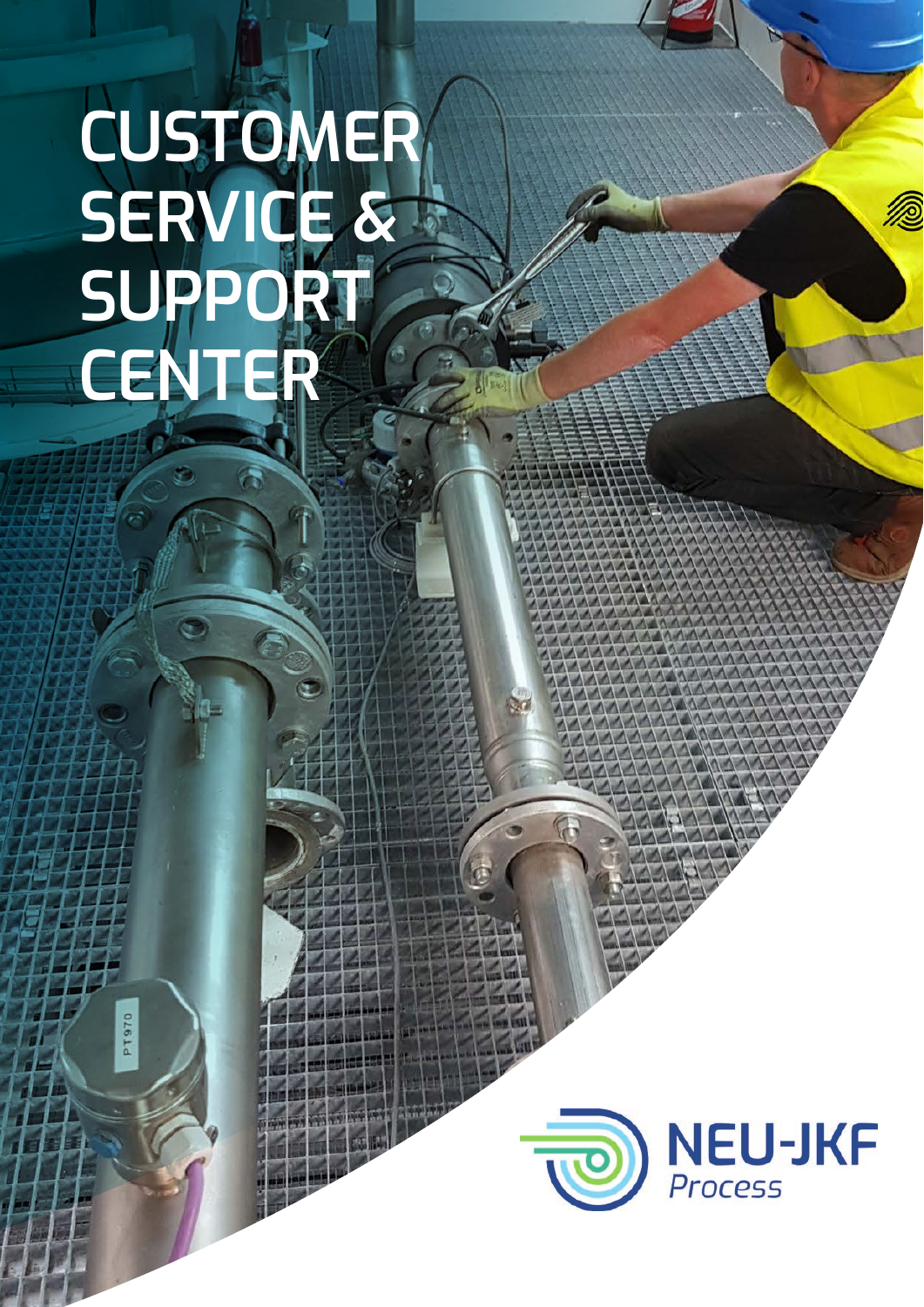

## **KEY FIGURES**



#### **ABOUT US?**

NEU-JKF Process Customer Service is here to provide assistance throughout the lifetime of your equipment and installations.

Whether for an improvement, repair or replacement, NEU-JKF Process Customer Service has the required expertise and is committed to providing companies with the optimum solution in terms of time, efficiency and price.

With our know-how and specialist knowledge of air technology and processes, NEU-JKF Process Customer Service can offer you the best solutions, whether it be for spare parts, callout, troubleshooting, key equipment or training.

NEU-JKF Process belongs to NEU-JKF Group. NEU-JKF designs, manufactures and sells solutions and equipment dedicated to air quality in industrial settings, including dust extraction, air filtration and conditioning, process waste extraction, pneumatic conveying, industrial fans, etc.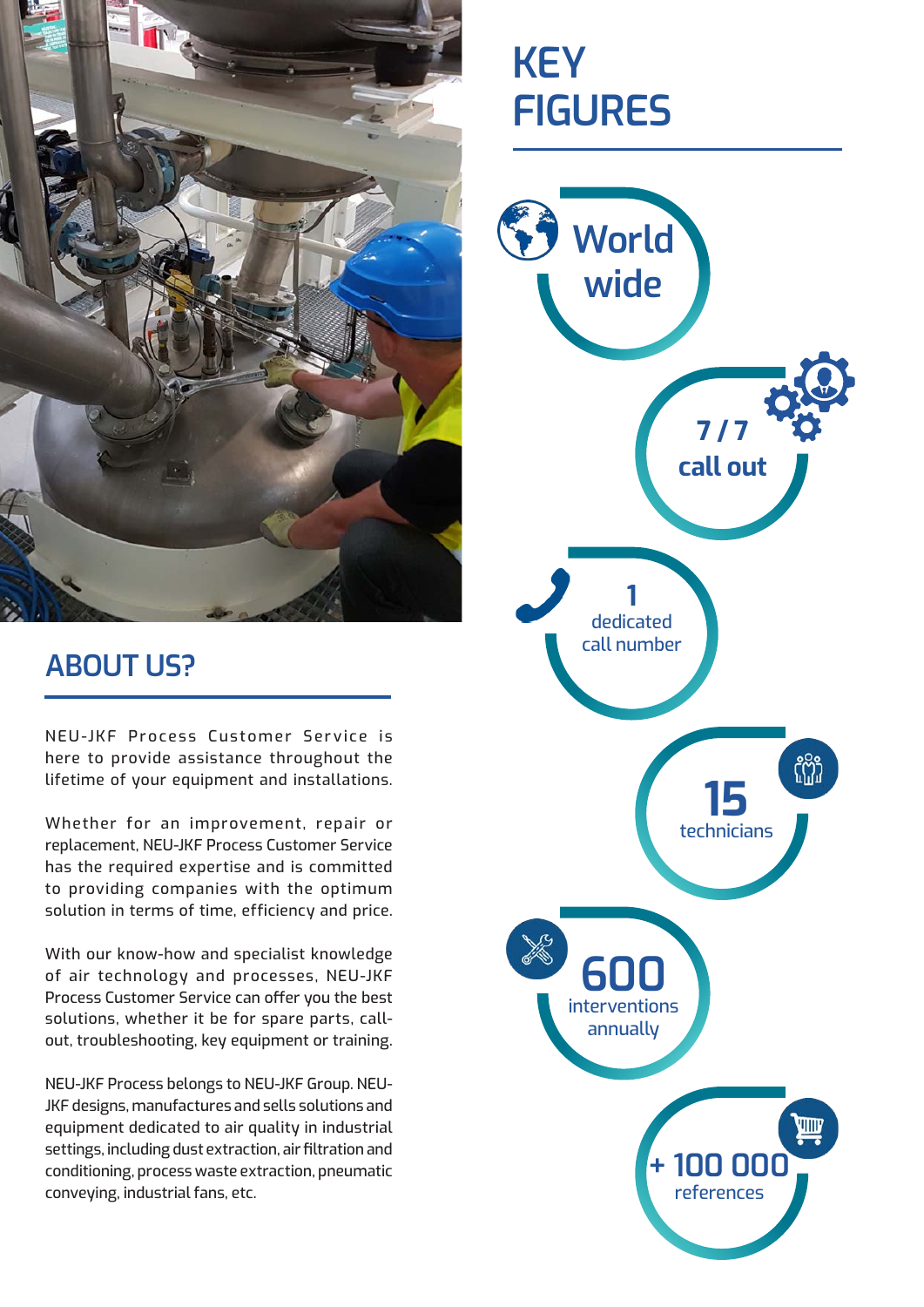### **WORKING WITH YOU TO MAKE YOUR INSTALLATIONS LAST**

**NEU-JKF Process Customer Service, an expert in air systems maintenance,** will take care of your installations to aid your success. In fast-changing industrial sectors where strict standards and regulations apply, your installations require special attention.

#### **Using NEU-JKF Process Customer Service means**:

- **+ Ensuring the availability, monitoring the life cycle and improving the longevity** of your equipment within a controlled financial framework, to deploy tailored industrial maintenance solutions.
- **+ Maintaining the continuity of your operations and the comfort of operators,**  so they can focus on the important aspects of their work.
- **+ Acting directly on the efficiency of your installations** from the point of view of energy consumption and environmental impact.
- **+ Safety:** we make accident prevention and control our priority. Our technicians are trained and certified to identify and understand the demands of your work.



## **OUR VALUE PROPOSITION**



#### **Scheduled interventions**



according to pre-determined programmes.



#### **Safe working**

ATEX, Level 1 and 2 qualified agents. Strict application of safety rules. Risk assessments for the sectors concerned.





#### **Digitalisation of maintenance operations**

Planning, real-time monitoring, mobile app, remote collaboration, detailed online forms, reactivity.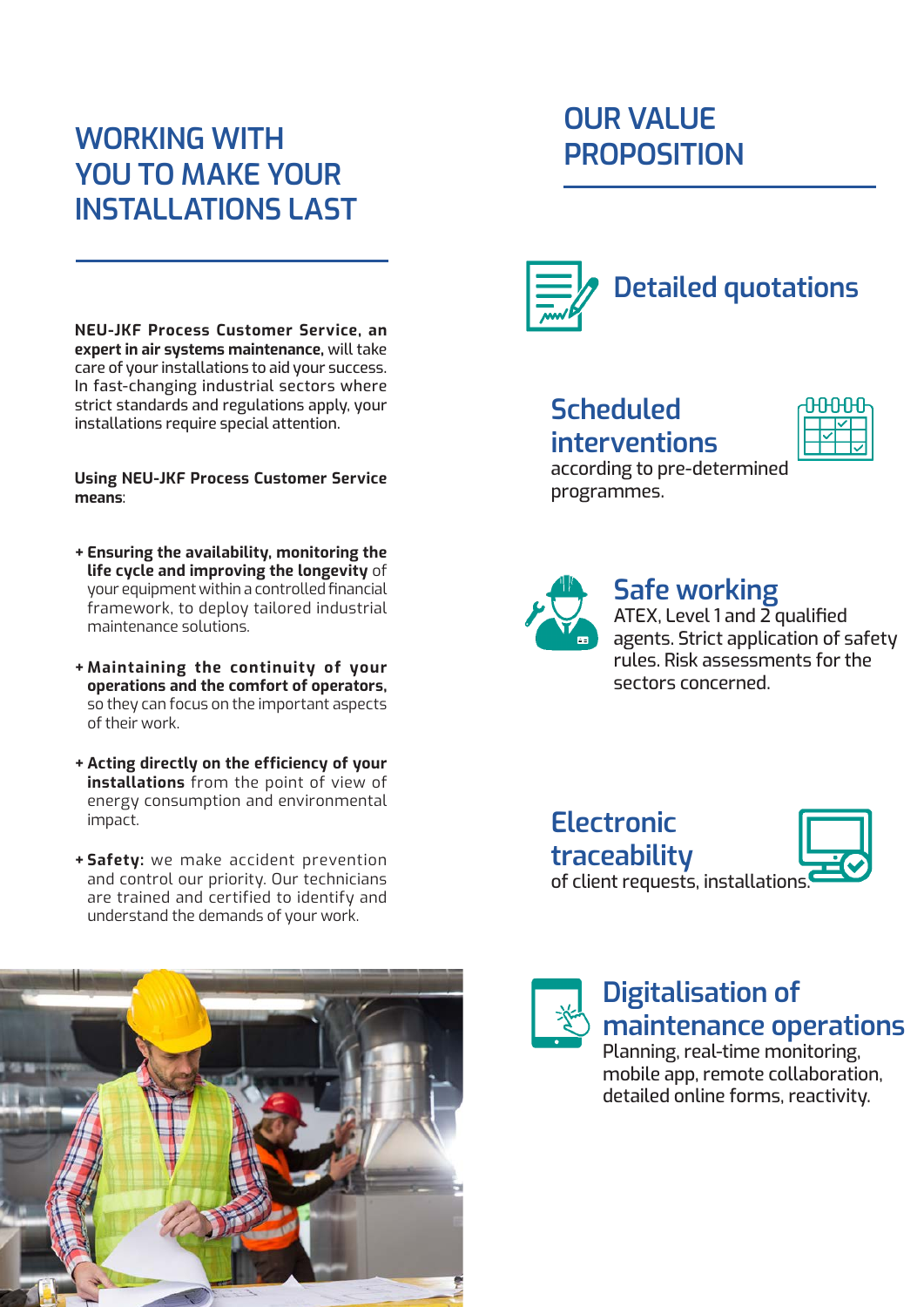

#### **MAINTAINING THE PERFORMANCE OF YOUR INSTALLATIONS**

- Maintenance contract,
- Mandatory checks and inspections,
- Preventive inspections, audit of your installation with report and recommendations for optimising your installation,
- Optimising your operating settings,
- Workshop repairs,
- Troubleshooting to ensure availability of your installation and minimise down-time,
- **v** Commissioning.





### **FULL RANGE OF KEY EQUIPMENT**

- Available as standard or to order,
- Tested in our workshops (dimensional checks, performance tests, etc.),
- Options for special applications,
- Equipment designed and made in Europe.

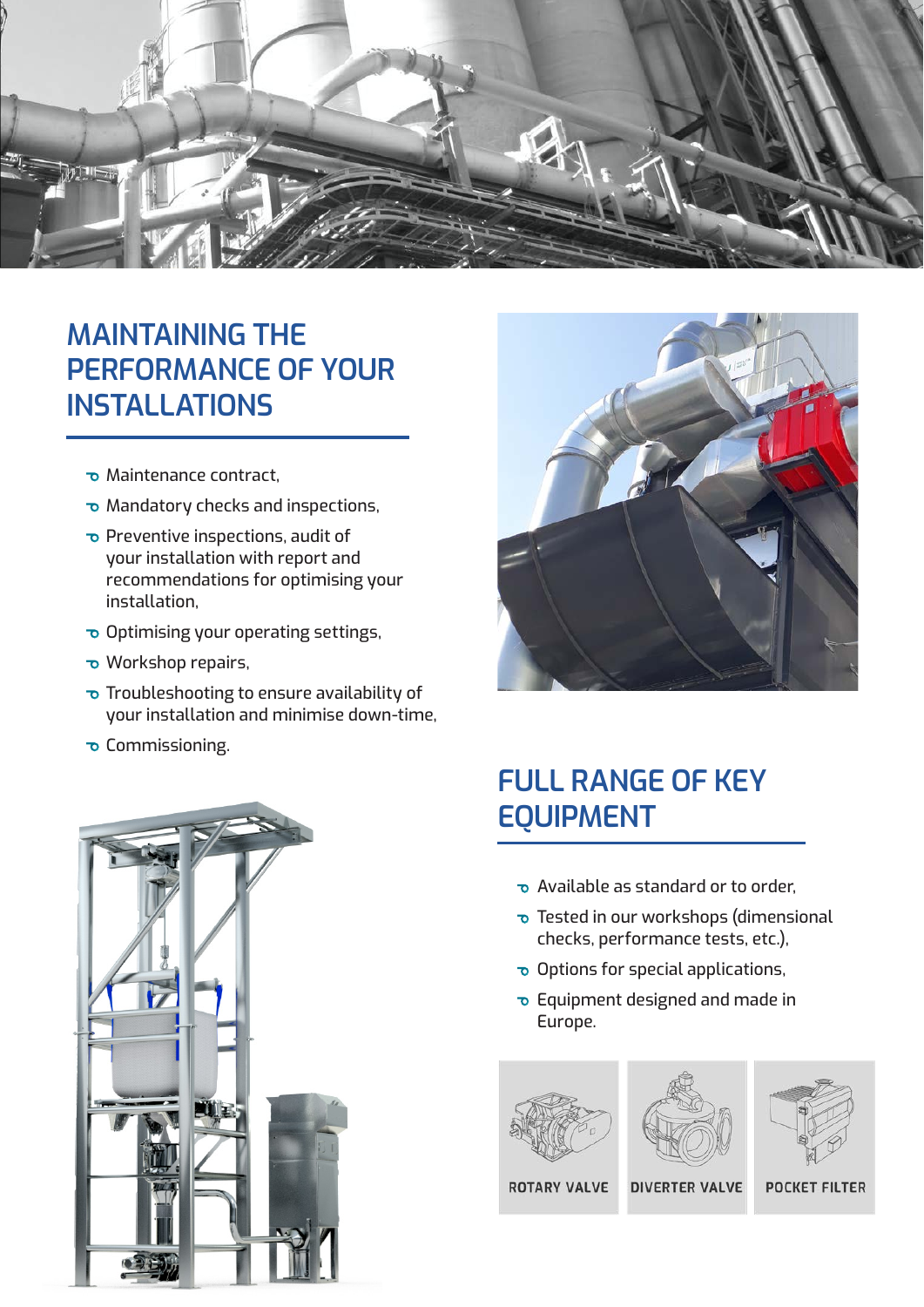

#### **UPGRADING YOUR INSTALLATIONS**

To cater for changes to your products, production processes and regulations, NEU-JKF Process Customer Service offers:

- Upgrading of your installations to current regulations,
- On-site air-technology and mechanical assessments,
- Testing at test centres, laboratory analysis,
- ATEX compliance,
- Adapting installations to your product developments.

#### **ORIGINAL SPARES AND WEAR PARTS**

NEU-JKF Process Customer Service also has the largest available catalogue for air engineering:

- Codified list, with recommendations (emergency, 2 years operation),
- Guaranteed interchangeability,
- Over 100,000 items available in stock.
- 10-Year parts traceability,

#### **CONSIDER TRAINING YOUR OPERATORS**

NEU-JKF has its own test and air-technology training centre.

This training covers several objectives:

- Contributing to the design of installations,
- Taking responsibility for operation, inspection and maintenance,
- Supplementing theoretical knowledge with practical training,
- Adding a coherent theoretical base to experience gained in practice.